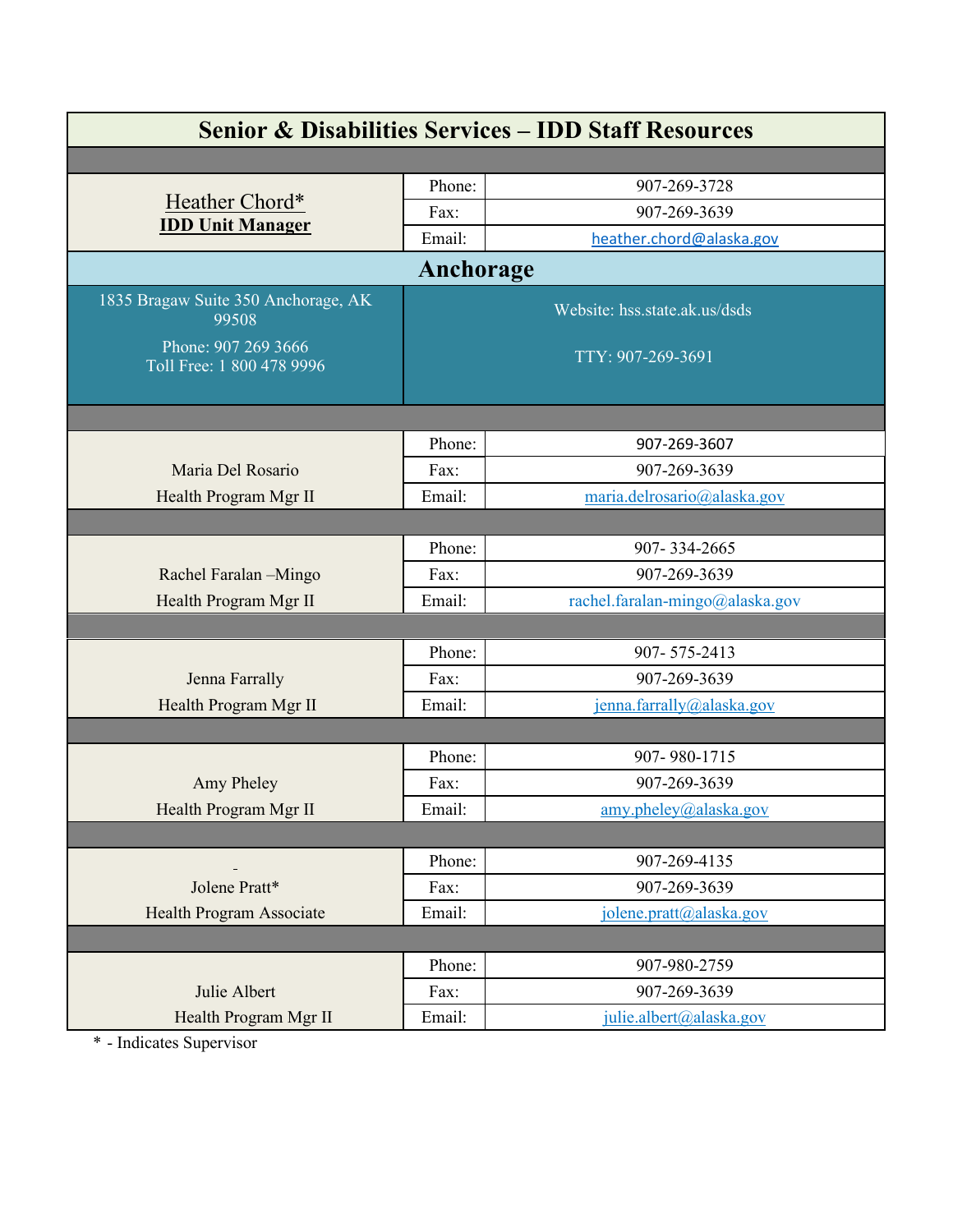| <b>Senior &amp; Disabilities Services - IDD Staff Resources</b> |        |                                    |  |  |
|-----------------------------------------------------------------|--------|------------------------------------|--|--|
|                                                                 |        |                                    |  |  |
| Anchorage                                                       |        |                                    |  |  |
|                                                                 |        |                                    |  |  |
|                                                                 | Phone: | 907-269-4246                       |  |  |
| Zach Gieszler                                                   | Fax:   | 907-269-3639                       |  |  |
| Health Program Mgr I I                                          | Email: | zachary.gieszler@alaska.gov        |  |  |
|                                                                 |        |                                    |  |  |
|                                                                 | Phone: | 907-782-7966                       |  |  |
| Liza McCafferty                                                 | Fax:   | 907-269-3639                       |  |  |
| Health Program Mgr II                                           | Email: | liza.mccafferty@alaska.gov         |  |  |
|                                                                 |        |                                    |  |  |
|                                                                 | Phone: | 907-334-2898                       |  |  |
| Joanna Croxton                                                  | Fax:   | 907-269-3639                       |  |  |
| Health Program Mgr II                                           | Email: | joanna.croxton@alaska.gov          |  |  |
|                                                                 |        |                                    |  |  |
|                                                                 | Phone: | 907-334-3050                       |  |  |
| Kat Sowa-Lapinskas                                              | Fax:   | 907-269-3639                       |  |  |
| Health Program Mgr II                                           | Email: | katarzyna.sowa@alaska.gov          |  |  |
|                                                                 |        |                                    |  |  |
|                                                                 | Phone: | 907-334-2610                       |  |  |
| Stephanie Watson                                                | Fax:   | 907-269-3639                       |  |  |
| Senior Services Technician                                      | Email: | stephanie.watson@alaska.gov        |  |  |
|                                                                 |        |                                    |  |  |
| <b>Senior &amp; Disabilities Services - IDD Staff Resources</b> |        |                                    |  |  |
|                                                                 |        | <b>Fairbanks &amp; Juneau</b>      |  |  |
| 751 Old Richardson Hwy, Suite                                   |        | Website: hss.state.ak.us/dsds      |  |  |
| 100 A, Fairbanks, AK 99701                                      |        |                                    |  |  |
| Phone: 907 451 5045                                             |        | TTY: 907 451 5093                  |  |  |
| Toll Free: 1 800 770 1672                                       |        |                                    |  |  |
|                                                                 |        |                                    |  |  |
|                                                                 | Phone: | 907-451-2977                       |  |  |
| Corina Castillo-Shepard*                                        | Fax:   | 907-451-5046                       |  |  |
| Health Program Mgr II                                           | Email: | corina.castillo-shepard@alaska.gov |  |  |
|                                                                 |        |                                    |  |  |